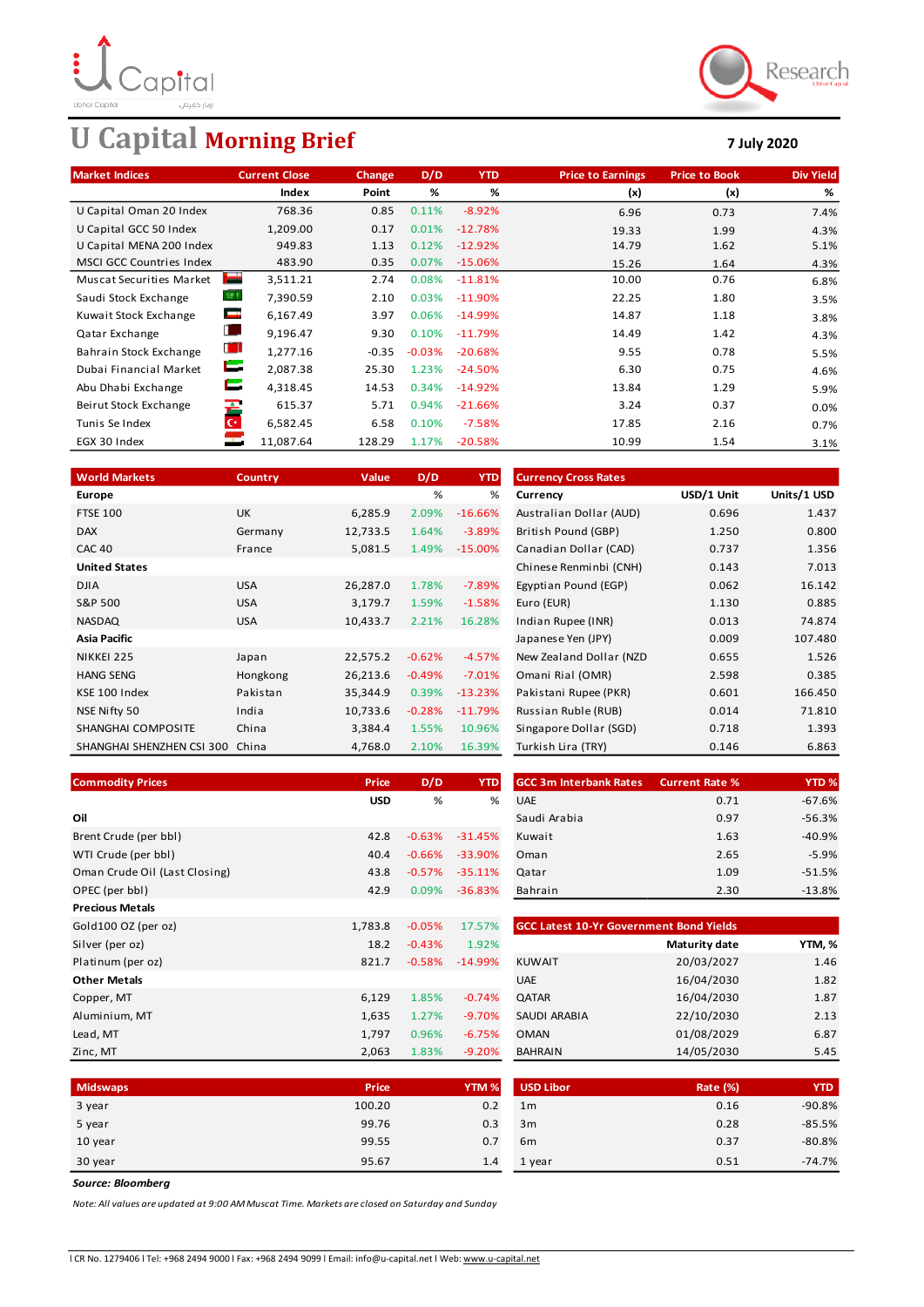

## **OMAN ECONOMIC & CORPORATE NEWS**



# **Standard grade petrol production falls 30% in Oman**

The Sultanate recorded a fall in the production of standard grade petrol (M-91) by Omani refineries at the end of May 2020 by 30 per cent, with the output falling to 4.40 billion barrels compared to 6.26 billion barrels produced in 2019. Source: **[Times of Oman](https://timesofoman.com/article/3016766/business/standard-grade-petrol-production-falls-30-in-oman)**

# **Omani rial exchange rate index rises**

The effective exchange rate index of Omani rial rose by 1 per cent to 106.4 points as of the end of April 2020 compared to 105.3 points in the same period of 2019. The Sultanate registered an increase in narrow money supply (M1) by 12.6 per cent to reach OMR5.67 billion at the end of April 2020.

Source: **[Times of Oman](https://timesofoman.com/article/3016760/business/omani-rial-exchange-rate-index-rises)**

# **Oman upbeat about investor interest in PPP projects**

With the Executive Regulations underpinning the landmark Public-Private Partnership (PPP) and Privatisation laws now officially published, local and international investor interest is now riveted on an initial handful of projects the success of which will bode well for the long-term sustainability of the Omani government's groundbreaking efforts to rope in the private sector in the delivery of public works and services.

Source: **[Oman Observer](https://www.omanobserver.om/oman-upbeat-about-investor-interest-in-ppp-projects/)**

# **Diam mulls solar desalination project in Oman**

The Public Authority for Water (Diam) is weighing the potential to harness solar energy for water desalination in line with a strategy to embrace renewables, as well as innovation and energy efficiency in the delivery of its services. The state-owned utility, which is responsible for potable water distribution across the Sultanate, says it is exploring desalination via solar evaporation to help sustain supplies to remote communities located beyond the reach of the country's water distribution grids.

Source: **[Oman Observer](https://www.omanobserver.om/diam-mulls-solar-desalination-project-in-oman/)**

## **MIDDLE EAST ECONOMIC & CORPORATE NEWS**

#### **Abu Dhabi Islamic Bank raises foreign ownership to 40%**

Abu Dhabi Islamic Bank (ADIB), a leading financial institution, has announced raising the percentage of foreign ownership to 40%, from 25%, of its issued capital effective from today. The announcement came after obtaining the necessary regulatory approvals from the Central Bank of the United Arab Emirates, the Securities and Commodities Authority, as well as the bank's shareholders during the Annual General Meeting (AGM) held last March. Source: **[Zawya](https://www.zawya.com/mena/en/press-releases/story/Abu_Dhabi_Islamic_Bank_raises_foreign_ownership_to_40-ZAWYA20200706111623/#:~:text=Abu%20Dhabi%3A%20Abu%20Dhabi%20Islamic,issued%20capital%20effective%20from%20today.&text=This%20will%20also%20boost%20the,the%20stock%20provides%20to%20investors.%E2%80%9D)**

#### **Bahrain's GDP growth rate down by 1.1% in first quarter**

Bahrain's GDP growth rates down by 1.1 per cent in the first quarter on an annual basis, state news agency (BNA) reported on Monday citing a finance ministry report. "The report showed that the economic performance witnessed growth at the beginning of the year before being impacted in March by the exceptional circumstances witnessed by Bahrain and the world at large due to the coronavirus pandemic, affecting the overall performance of the economy in the first quarter," BNA added.

Source: **[Gulf News](https://gulfnews.com/business/bahrains-gdp-growth-rate-down-by-11-in-first-quarter-1.1594068663710)**

#### **Kuwait's KCPC secures \$14.27mln Public Authority for Housing Welfare contract**

The Kuwait Company for Process Plant Construction & Contracting (KCPC) has secured a contract by the Public Authority for Housing Welfare for a value of 4.39 million Kuwaiti dinars (\$14.27 million). The contract will be for works at Sabah Al-Ahmad City (Sector B) for a period of 430 days. The company had reported a net profit attributable to the owners of the parent company of 4.98 million Kuwait dinars in the year 2019, compared to 4.24 million Kuwaiti dinars for the year 2018. Source: **[Zawya](https://www.zawya.com/mena/en/business/story/Kuwaits_KCPC_secures_1427mln_Public_Authority_for_Housing_Welfare_contract-ZAWYA20200706132249/)**

#### **GCC banks to witness lower profits in 2020 amid COVID-19**

The profits of banks in GCC countries will decrease in 2020 due to the economic contraction amid the coronavirus (COVID-19) pandemic and lower oil prices, Moody's Investors Service said in a report on Monday. Moody's referred that despite their low profits in 2020, the banks in the GCC region have adequate capital that will support their solvency in the crisis. The rating agency forecast that the real non-hydrocarbon GDP in the GCC region will retreat between 3.5% and 5% in 2020, affecting the banks' ability to lend and lowering loan demands between 0% and 5%. Source: **[Mubasher](https://english.mubasher.info/news/3663922/GCC-banks-to-witness-lower-profits-in-2020-amid-COVID-19/)**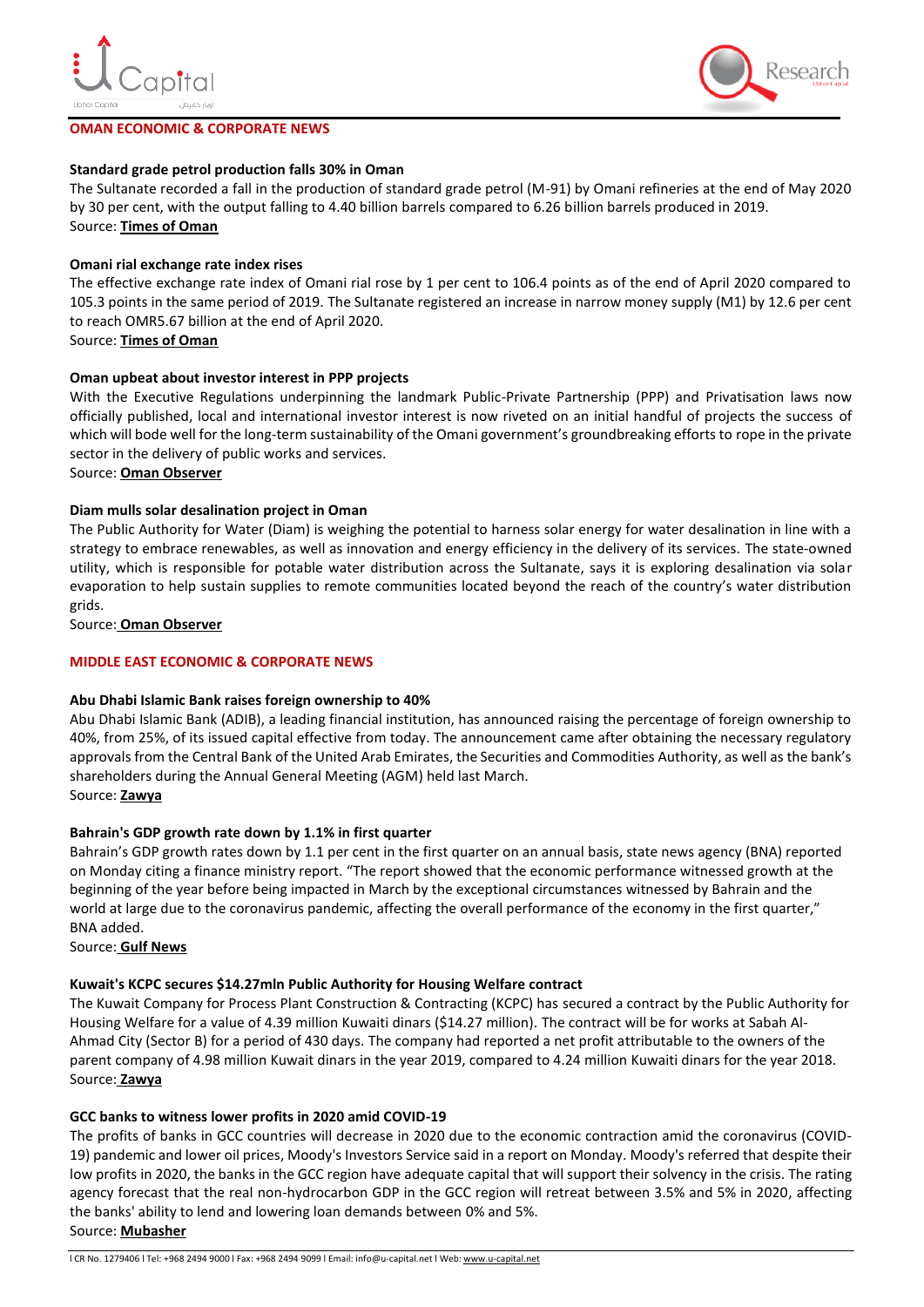



# **UAE Central Bank to launch new overnight deposit facility**

The UAE Central Bank said on Monday it would introduce a new overnight deposit facility as of July 12 to enable conventional banks operating in the UAE to deposit their surplus liquidity at the apex bank on an overnight basis. In a statement, the CBUAE said the introduction of the Overnight Deposit Facility (ODF) is the first step towards implementation of the new "Dirham Monetary Framework" announced earlier this year.

Source: **[Zawya](https://www.zawya.com/mena/en/economy/story/UAE_Central_Bank_to_launch_new_overnight_deposit_facility-SNG_178926890/)**

# **Cash buyers are snapping up Dubai properties as prices plummet**

Sales of villas and apartments in Dubai have increased following the easing of COVID-19 related lockdowns, and if you are a cash buyer, now might be the time to invest in real estate. In a report published this Monday, consultancy firm ValuStrat said that cash sales transactions for the whole month of June were up by 26 percent compared to May, indicating a huge amount of pent-up demand among investors.

Source: **[Zawya](https://www.zawya.com/mena/en/wealth/story/Cash_buyers_are_snapping_up_Dubai_properties_as_prices_plummet-ZAWYA20200706102125/)**

# **Saudi Arabia's biggest pharmacy firm Nahdi in early talks for IPO -sources**

Saudi Arabia's Nahdi Medical Co, the largest pharmacy retail chain in the kingdom, is weighing an initial public offering (IPO) and has begun early talks with potential advisors, two sources familiar with the talks told Reuters. Nahdi, founded by Abdullah Amer Al Nahdi in 1986, the Saudi equivalent of British health retailer Boots, has a network of more than 1,100 pharmacies. It is 50% owned by Jeddah-based Islamic investment firm Sedco Capital, according to information on its website.

Source**: [Reuters](https://www.reuters.com/article/nahdi-ipo/saudi-arabias-biggest-pharmacy-firm-nahdi-in-early-talks-for-ipo-sources-idUSL8N2EC02Q)**

# **INTERNATIONAL ECONOMIC & CORPORATE NEWS**

# **European stocks close higher as banks lead rally; Stoxx 600 up 1.6%**

European markets closed higher Monday as investors focused on the prospect of economic recovery and progress on potential coronavirus drugs, shrugging off concerns about a further acceleration of the pandemic. Source**: [CNBC](https://www.cnbc.com/2020/07/06/european-stocks-markets-look-to-economic-recovery-and-vaccine-hopes.html)**

#### **U.S. trade groups urge China to increase purchases of U.S. goods, services**

The U.S. Chamber of Commerce and over 40 trade associations on Monday urged top American and Chinese officials to redouble efforts to implement a Phase 1 trade agreement signed by the world's two largest economies in January despite pandemic-related strains.

Source: **[Reuters](https://www.reuters.com/article/us-usa-trade/u-s-trade-groups-urge-china-to-increase-purchases-of-u-s-goods-services-idUSKBN2471UY)**

# **Bond Investors Struggle to See Reasons to Be Upbeat About U.K.**

Investors are so worried about the U.K.'s prospects that they're ignoring the recent uptick in the economy and betting on an extended period of weakness. They've piled into havens, driving government bonds to record highs. Yields are close to those in Japan, an economy mired in low growth and high debt levels for the last two decades. And traders are again betting on negative rates in 2021, despite the Bank of England saying that officials didn't discuss the monetary policy at their meeting last month.

Source: **[Bloomberg](https://www.bloomberg.com/news/articles/2020-07-07/bond-investors-struggle-to-see-reasons-to-be-upbeat-about-u-k?srnd=markets-vp)**

#### **Japan government says coincident indicator index suggests economy is worsening**

Japan's coincident indicator index fell in May and the government kept its view on the index, signalling the coronavirus outbreak was hurting the economy. The index of coincident economic indicators, which consists of a range of data including factory output, employment and retail sales data, slipped a preliminary 5.5 points from the previous month to 74.6 in May, the Cabinet Office said on Tuesday.

Source: **[Reuters](https://www.reuters.com/article/us-health-coronavirus-japan-indicator/japan-government-says-coincident-indicator-index-suggests-economy-is-worsening-idUSKBN2480HM)**

# **COMMODITIES NEWS**

# **Oil prices fall on demand concerns from U.S. coronavirus case surge**

Oil prices fell on Tuesday, erasing earlier gains, on concerns that the surge in coronavirus cases in the United States, the world's biggest oil user, will limit a recovery in fuel demand. Source: **[Reuters](https://www.reuters.com/article/us-global-oil/oil-prices-fall-on-demand-concerns-from-u-s-coronavirus-case-surge-idUSKBN24804K)**